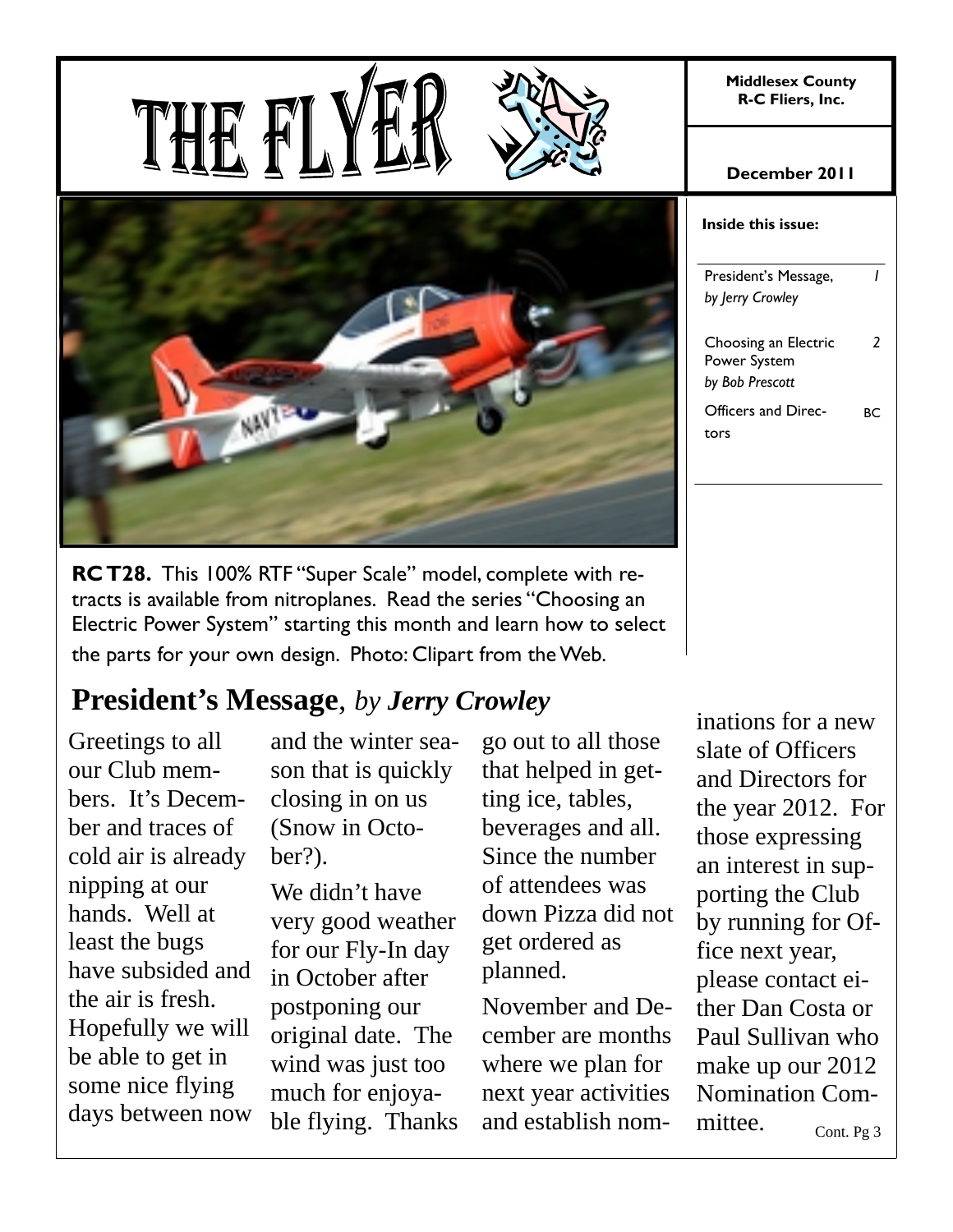# **Choosing an Electric**

## **Power System** *by Bob Prescott*

Editorial Note: *Bob Prescott is also a member of the 495th RC Squadron in Tewksbury. He originally published this article in their newsletter, but has agreed to work with us on a two part series for our Newsletter. Enjoy this first article and please feel free to offer comments and/or suggestions.*

Trying to figure out what components to use in an electric aircraft can be quite a confusing and/or daunting quest. A lot of flyers will begin by looking at their available equipment (be it batteries or motors) and start with a plan to reuse this equipment. You may get something that will work from this routine, but it will not be an optimum power system and will most likely have a component failure shortly after you start to fly it. Even worse, you may end up with a power system that will not be adequate for what you are hoping to fly it with and will result in a crash!

If you stick with us through this article and a second installment next month, we'll explain how to select each of the components that you will need to install in that next model.

Recently the ATTF (All Things That Fly) podcast did a great job of going over the steps in which you should choose your components and how to actually pick each one. If you want to check it out go to: http://allthingsthatfly.com and look for

**ATTF #207-The Perfect Electric Setup** 

### Page 2 and 2 and 2 and 2 and 2 and 2 and 2 and 2 and 2 and 2 and 2 and 2 and 2 and 2 and 2 and 2 and 2 and 2 and 2 and 2 and 2 and 2 and 2 and 2 and 2 and 2 and 2 and 2 and 2 and 2 and 2 and 2 and 2 and 2 and 2 and 2 and 2

What I would like to do is to provide everyone with a breakdown of the information stated in this podcast by Lucian Miller (owner of Innov8tive Designs and avid flyer) that you can use as a reference after you understand everything that is covered. This is not meant as a replacement for the invaluable information provided by the ATTF team, but rather as a supplement to help you in the future.

Editorial Note: *Plans for the second article are still evolving, but we hope to provide a web based calculator that you can use to work through all of the math calculations.*

### **How Much Power Do I Need**

Multiply the all up weight (from manufacturer) times the watts per pound of the type of aircraft you are outfitting to get the wattage required to fly it:

#### - **Airplanes** -

Watts (per pound) Type

| 50  | Motor powered glider   |
|-----|------------------------|
| 75  | Trainer                |
| 100 | Sport plane            |
| 150 | Warbird, pattern ships |
| 200 | 3D                     |

### - **Helicopters** -

| Watts (per pound) Type |                       |
|------------------------|-----------------------|
| 150-200                | Hovering and figure 8 |
| 250-350                | Sport and inverted    |
| 400-500                | Aggressive 3D         |

#### Sample:

For a warbird weighing 5 lbs. we'll need to install a system capable of delivering 750 watts for the duration of our flight. (Cont.)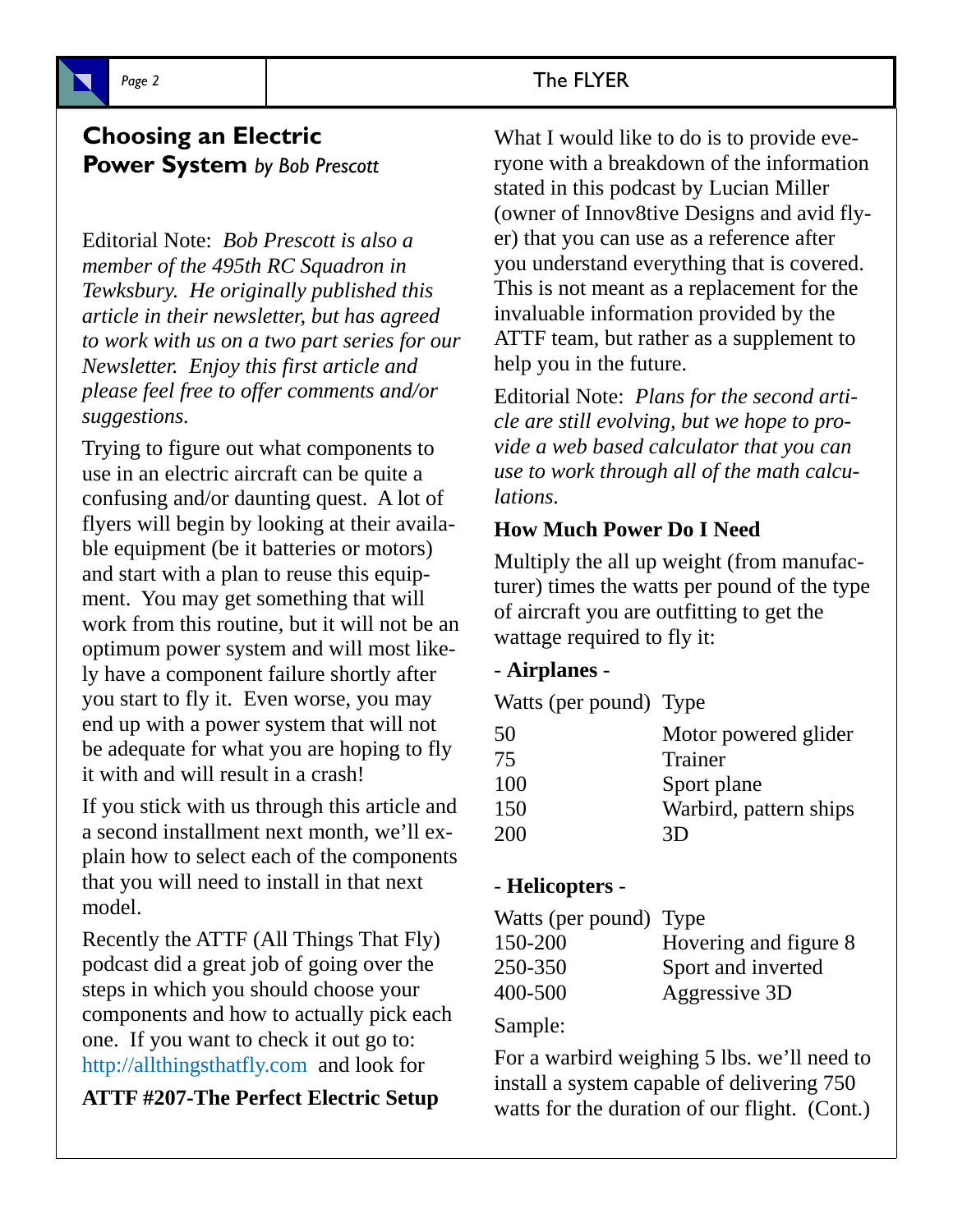President's Message (Cont from pg 1)

Don't forget about WARBIRD WEDNESDAY. Bring your favorite Warbird to the field and join the fun of flying a number of different WWI/ WWII or later planes together. Parkzone offers a number of inexpensive warbirds that are easy to fly and look very realistic. I have my eyes set on a Spitfire which I will purchase soon.

Thanks goes out to all those who have been contributing to our Newsletter. Peter Lu contributed a number of articles and has created a number of You-Tube videos. I understand that Peter may have a reconstruction article coming up for his Cherokee!

Thanks to Bob Forgione on the great article converting old transmitter joysticks to replace erratic simulator control box joysticks. Good photo shots really helps picture what had to be done.

As reported and extracted from our last Newsletter the next scheduled events are as follows:

**Holiday Party**: As reported earlier, the date has been set for **Jan. 14th**. Consensus is to use the same location and the January date.

**Club Auction**: Yes it is scheduled for **Jan. 29th**. We still need volunteers and will be holding a planning meeting soon. Jeff, Don and Jerry are leading the charge, so see one of them if you would like to volunteer.

In closing I hope to see you at the Field. Good safe flying.

Thanks,

Jerry Crowley, President MCRCF

#### **Choosing an Electric Power System**

Editorial Note: So this month we've only scratched the surface. Please take a few minutes to check out the audio podcast on the Web at All Things That Fly.

Next month we will explain how to select the proper battery configuration that will be able to deliver the wattage we need.

Then we need to look at the motor and propeller selection, and finally we need a speed controller.

All of this could get pretty complicated, but we'll explain it with some charts and hope to have a working calculator that will handle all the math.